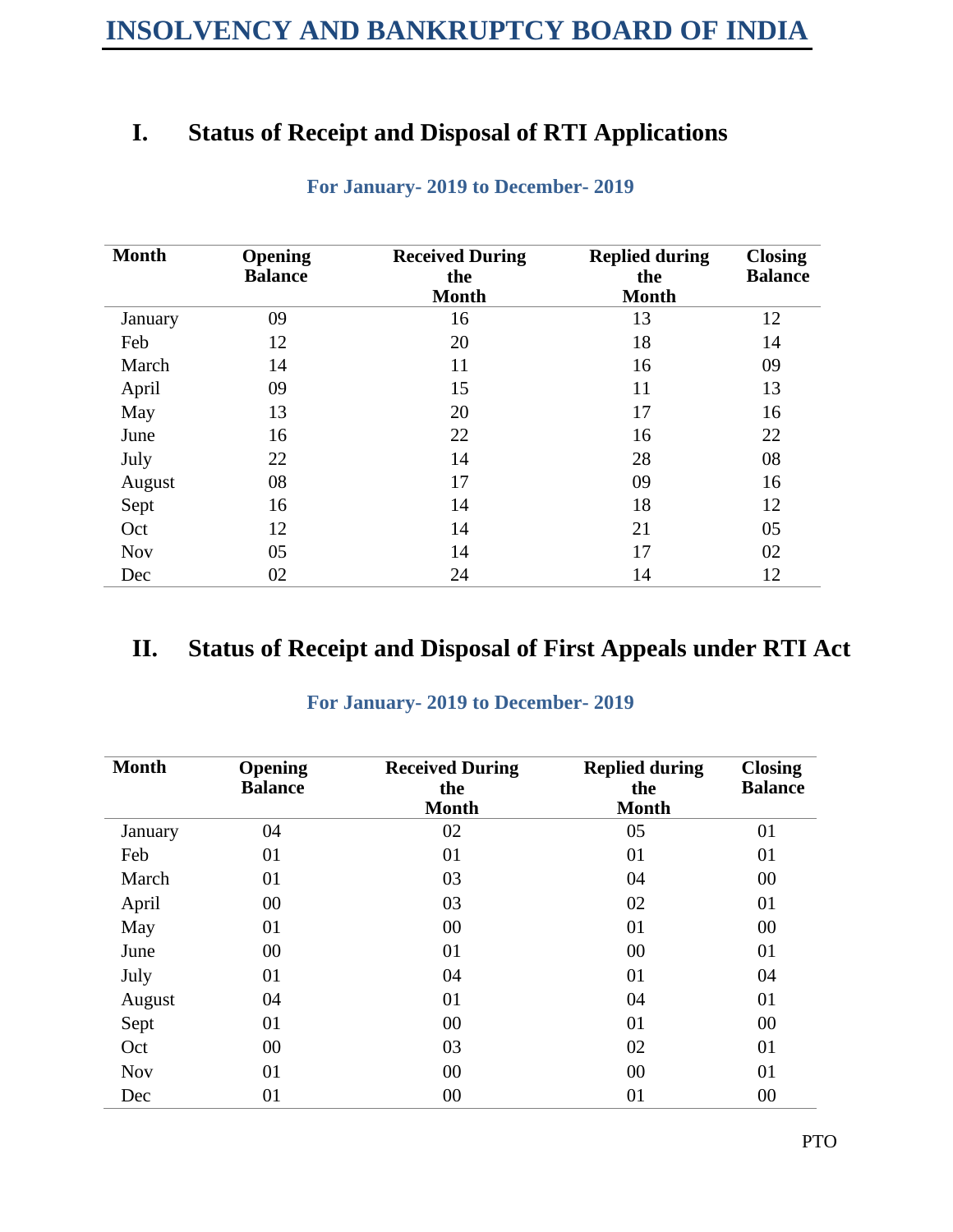# **INSOLVENCY AND BANKRUPTCY BOARD OF INDIA**

# **I. Status of Receipt and Disposal of RTI Applications**

| <b>Month</b> | <b>Opening</b> | <b>Received During the</b> | <b>Replied during the</b> | <b>Closing</b> |
|--------------|----------------|----------------------------|---------------------------|----------------|
|              | <b>Balance</b> | <b>Month</b>               | <b>Month</b>              | <b>Balance</b> |
| January      | 12             | 27                         | 25                        | 14             |
| February     | 14             | 30                         | 22                        | 22             |
| March        | 22             | 19                         | 34                        | 07             |
| April        | 07             | 10                         | 10                        | 07             |
| May          | 07             | 27                         | 13                        | 21             |
| June         | 21             | 23                         | 27                        | 17             |
| July         | 17             | 23                         | 27                        | 13             |
| Aug          | 13             | 21                         | 21                        | 13             |
| Sept         | 13             | 44                         | 39                        | 18             |
| Oct          | 18             | 26                         | 37                        | 7              |
| <b>Nov</b>   | 7              | 17                         | 13                        | 11             |
| Dec          | 11             | 19                         | 20                        | 10             |
|              |                |                            |                           |                |

## **For January- 2020 to December - 2020**

## **II. Status of Receipt and Disposal of First Appeals under RTI Act**

| <b>Month</b> | Opening<br><b>Balance</b> | <b>Received During</b><br>the<br><b>Month</b> | <b>Replied during</b><br>the<br><b>Month</b> | <b>Closing</b><br><b>Balance</b> |
|--------------|---------------------------|-----------------------------------------------|----------------------------------------------|----------------------------------|
| January      | $00\,$                    | 04                                            | 00                                           | 04                               |
| February     | 04                        | 02                                            | 02                                           | 04                               |
| March        | 04                        | 05                                            | 05                                           | 04                               |
| April        | 04                        | 02                                            | 04                                           | 02                               |
| May          | 02                        | 02                                            | 02                                           | 02                               |
| June         | 02                        | 03                                            | 02                                           | 03                               |
| July         | 03                        | 01                                            | 03                                           | 01                               |
| Aug          | 01                        | 07                                            | 04                                           | 04                               |
| Sept         | 04                        | 03                                            | 03                                           | 04                               |
| Oct          | 04                        | 03                                            | 05                                           | 02                               |
| <b>Nov</b>   | 02                        | 02                                            | 03                                           | 01                               |
| Dec          | 01                        | 04                                            | 04                                           | 01                               |

#### **For January- 2020 to December - 2020**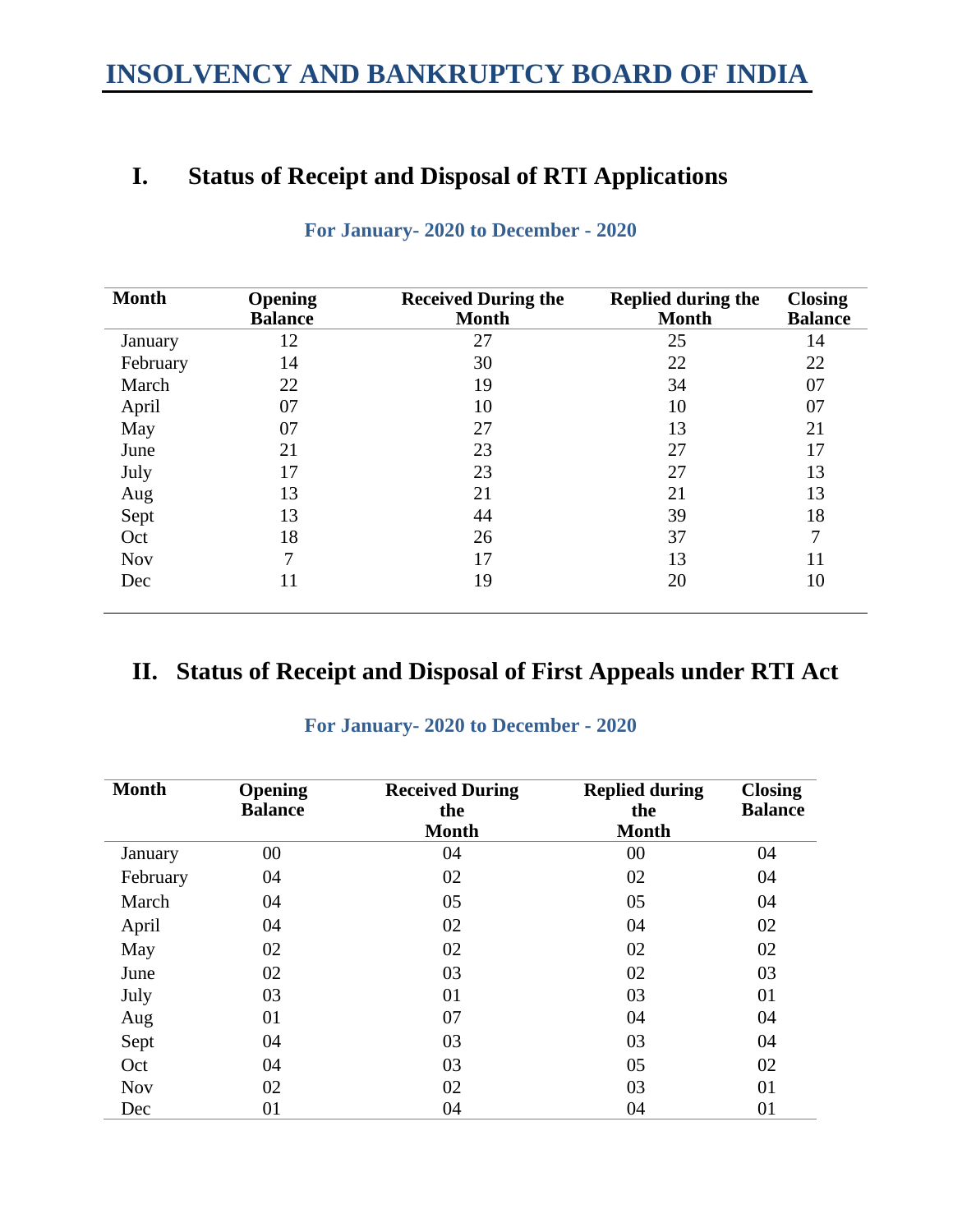# **INSOLVENCY AND BANKRUPTCY BOARD OF INDIA**

# **I. Status of Receipt and Disposal of RTI Applications**

| <b>Month</b> | Opening<br><b>Balance</b> | <b>Received</b><br>During the<br><b>Month</b> | <b>Replied during the</b><br><b>Month</b> | <b>Closing</b><br><b>Balance</b> |
|--------------|---------------------------|-----------------------------------------------|-------------------------------------------|----------------------------------|
| January      | 10                        | 53                                            | 14                                        | 49                               |
| February     | 49                        | 30                                            | 73                                        | 06                               |
| March        | 06                        | 17                                            | 11                                        | 12                               |
| April        | 12                        | 13                                            | 22                                        | 03                               |
| May          | 03                        | 17                                            | 06                                        | 14                               |
| June         | 14                        | 32                                            | 27                                        | 19                               |
| July         | 19                        | 18                                            | 30                                        | 07                               |
| August       | 07                        | 20                                            | 18                                        | 09                               |
| September    | 09                        | 28                                            | 25                                        | 12                               |
| October      | 12                        | 20                                            | 20                                        | 12                               |
| November     | 12                        | 50                                            | 18                                        | 44                               |
| December     | 44                        | 14                                            | 50                                        | 08                               |

## **For January to December - 2021**

## **II. Status of Receipt and Disposal of First Appeals under RTI Act**

| <b>Month</b> | Opening<br><b>Balance</b> | <b>Received During</b><br>the<br><b>Month</b> | <b>Replied during</b><br>the<br><b>Month</b> | <b>Closing</b><br><b>Balance</b> |
|--------------|---------------------------|-----------------------------------------------|----------------------------------------------|----------------------------------|
| January      | 01                        | 03                                            | 02                                           | 02                               |
| February     | 02                        | 03                                            | 02                                           | 03                               |
| March        | 03                        | 05                                            | 05                                           | 03                               |
| April        | 03                        | 02                                            | 04                                           | 01                               |
| May          | 01                        | 01                                            | 01                                           | 01                               |
| June         | 01                        | 03                                            | 01                                           | 03                               |
| July         | 03                        | 04                                            | 03                                           | 04                               |
| August       | 04                        | 03                                            | 04                                           | 03                               |
| September    | 03                        | 03                                            | 04                                           | 02                               |
| October      | 02                        | 04                                            | 03                                           | 03                               |
| November     | 03                        | 03                                            | 03                                           | 03                               |
| December     | 03                        | 23                                            | 03                                           | 23                               |

### **For January to December - 2021**